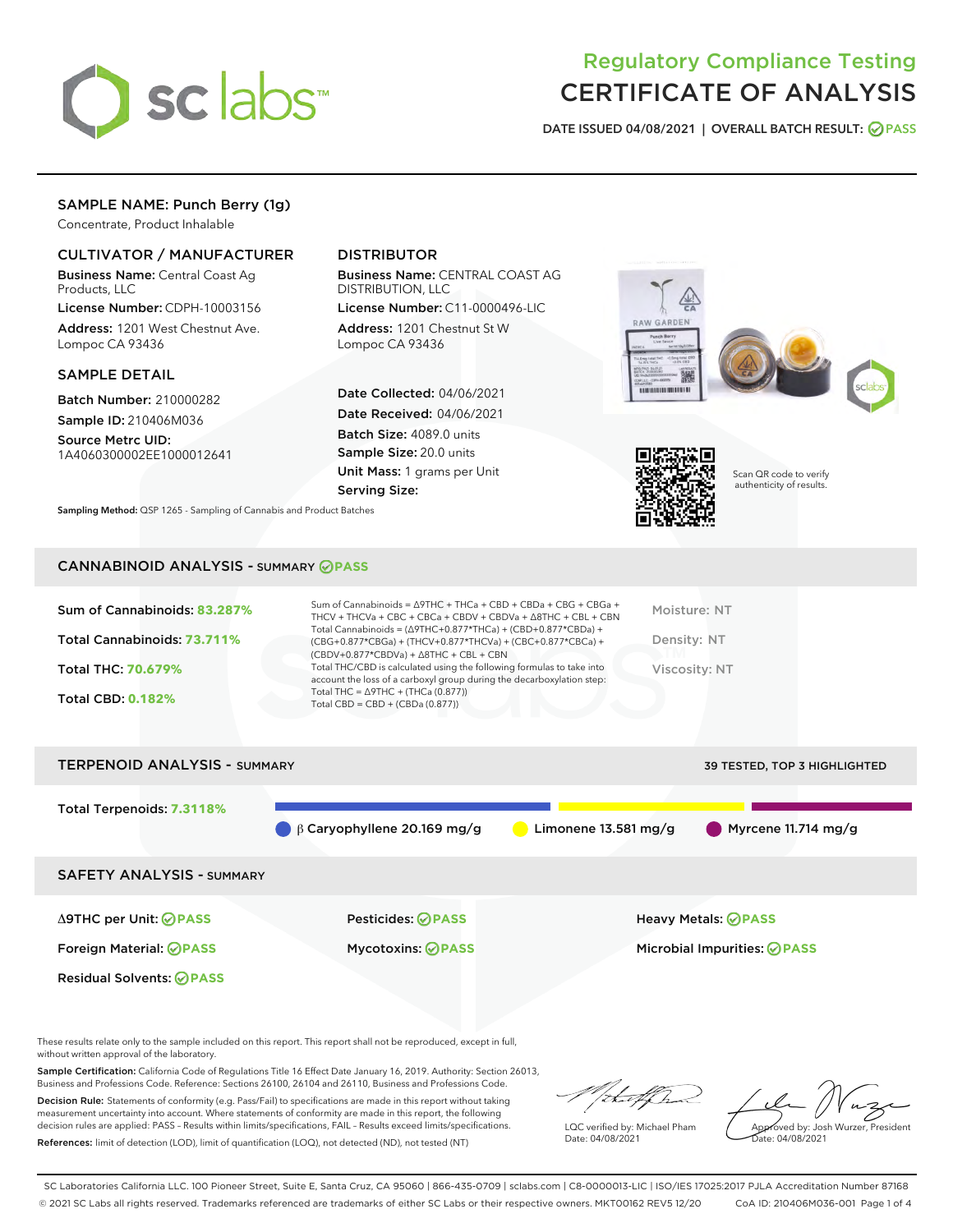



PUNCH BERRY (1G) | DATE ISSUED 04/08/2021 | OVERALL BATCH RESULT:  $\bigcirc$  PASS

#### CANNABINOID TEST RESULTS - 04/07/2021 2 PASS

Tested by high-performance liquid chromatography with diode-array detection (HPLC-DAD). **Method:** QSP 1157 - Analysis of Cannabinoids by HPLC-DAD

#### TOTAL CANNABINOIDS: **73.711%**

Total Cannabinoids (Total THC) + (Total CBD) + (Total CBG) + (Total THCV) + (Total CBC) + (Total CBDV) + ∆8THC + CBL + CBN

TOTAL THC: **70.679%** Total THC (∆9THC+0.877\*THCa)

TOTAL CBD: **0.182%**

Total CBD (CBD+0.877\*CBDa)

TOTAL CBG: 1.63% Total CBG (CBG+0.877\*CBGa)

TOTAL THCV: 0.329% Total THCV (THCV+0.877\*THCVa)

TOTAL CBC: 0.891% Total CBC (CBC+0.877\*CBCa)

TOTAL CBDV: ND Total CBDV (CBDV+0.877\*CBDVa)

| <b>COMPOUND</b>  | LOD/LOQ<br>(mg/g)          | <b>MEASUREMENT</b><br><b>UNCERTAINTY</b><br>(mg/g) | <b>RESULT</b><br>(mg/g) | <b>RESULT</b><br>(%) |
|------------------|----------------------------|----------------------------------------------------|-------------------------|----------------------|
| <b>THCa</b>      | 0.05/0.14                  | ±19.236                                            | 748.50                  | 74.850               |
| <b>A9THC</b>     | 0.06 / 0.26                | ±1.732                                             | 50.36                   | 5.036                |
| <b>CBGa</b>      | 0.1/0.2                    | ±0.78                                              | 15.0                    | 1.50                 |
| <b>CBCa</b>      | 0.07/0.28                  | ±0.463                                             | 9.47                    | 0.947                |
| <b>THCVa</b>     | 0.07/0.20                  | ±0.179                                             | 3.75                    | 0.375                |
| <b>CBG</b>       | 0.06/0.19                  | ±0.123                                             | 3.11                    | 0.311                |
| <b>CBDa</b>      | 0.02/0.19                  | ±0.061                                             | 2.08                    | 0.208                |
| <b>CBC</b>       | 0.2 / 0.5                  | ±0.02                                              | 0.6                     | 0.06                 |
| $\triangle$ 8THC | 0.1/0.4                    | N/A                                                | <b>ND</b>               | <b>ND</b>            |
| <b>THCV</b>      | 0.1/0.2                    | N/A                                                | <b>ND</b>               | <b>ND</b>            |
| <b>CBD</b>       | 0.07/0.29                  | N/A                                                | <b>ND</b>               | <b>ND</b>            |
| <b>CBDV</b>      | 0.04/0.15                  | N/A                                                | <b>ND</b>               | <b>ND</b>            |
| <b>CBDVa</b>     | 0.03/0.53                  | N/A                                                | <b>ND</b>               | <b>ND</b>            |
| <b>CBL</b>       | 0.06 / 0.24                | N/A                                                | <b>ND</b>               | <b>ND</b>            |
| <b>CBN</b>       | 0.1/0.3                    | N/A                                                | <b>ND</b>               | <b>ND</b>            |
|                  | <b>SUM OF CANNABINOIDS</b> |                                                    | 832.87 mg/g             | 83.287%              |

#### **UNIT MASS: 1 grams per Unit**

| ∆9THC per Unit                        | 1120 per-package limit     | <b>PASS</b><br>50.36 mg/unit |  |  |
|---------------------------------------|----------------------------|------------------------------|--|--|
| <b>Total THC per Unit</b>             |                            | 706.79 mg/unit               |  |  |
| <b>CBD per Unit</b>                   |                            | <b>ND</b>                    |  |  |
| <b>Total CBD per Unit</b>             |                            | $1.82$ mg/unit               |  |  |
| Sum of Cannabinoids<br>per Unit       |                            | 832.87 mg/unit               |  |  |
| <b>Total Cannabinoids</b><br>per Unit |                            | 737.11 mg/unit               |  |  |
| <b>MOISTURE TEST RESULT</b>           | <b>DENSITY TEST RESULT</b> | <b>VISCOSITY TEST RESULT</b> |  |  |

Not Tested

**MOISTURE TEST RESULT**

Not Tested

Not Tested

#### TERPENOID TEST RESULTS - 04/08/2021

Terpene analysis utilizing gas chromatography-flame ionization detection (GC-FID). **Method:** QSP 1192 - Analysis of Terpenoids by GC-FID

| <b>COMPOUND</b>         | LOD/LOQ<br>(mg/g) | <b>MEASUREMENT</b><br><b>UNCERTAINTY</b><br>(mg/g) | <b>RESULT</b><br>(mg/g)                         | <b>RESULT</b><br>$(\%)$ |
|-------------------------|-------------------|----------------------------------------------------|-------------------------------------------------|-------------------------|
| $\beta$ Caryophyllene   | 0.004 / 0.012     | ±0.7180                                            | 20.169                                          | 2.0169                  |
| Limonene                | 0.005 / 0.016     | ±0.1942                                            | 13.581                                          | 1.3581                  |
| <b>Myrcene</b>          | 0.008 / 0.025     | ±0.1511                                            | 11.714                                          | 1.1714                  |
| $\alpha$ Humulene       | 0.009 / 0.029     | ±0.1852                                            | 5.768                                           | 0.5768                  |
| $\alpha$ Bisabolol      | 0.008 / 0.026     | ±0.2330                                            | 4.364                                           | 0.4364                  |
| Ocimene                 | 0.011 / 0.038     | ±0.1107                                            | 3.448                                           | 0.3448                  |
| Linalool                | 0.009 / 0.032     | ±0.1182                                            | 3.110                                           | 0.3110                  |
| Guaiol                  | 0.009 / 0.030     | ±0.0859                                            | 1.819                                           | 0.1819                  |
| trans-ß-Farnesene       | 0.008 / 0.025     | ±0.0599                                            | 1.688                                           | 0.1688                  |
| $\beta$ Pinene          | 0.004 / 0.014     | ±0.0190                                            | 1.652                                           | 0.1652                  |
| Fenchol                 | 0.010 / 0.034     | ±0.0485                                            | 1.254                                           | 0.1254                  |
| Terpineol               | 0.016 / 0.055     | ±0.0733                                            | 1.193                                           | 0.1193                  |
| $\alpha$ Pinene         | 0.005 / 0.017     | ±0.0102                                            | 1.189                                           | 0.1189                  |
| Caryophyllene<br>Oxide  | 0.010 / 0.033     | ±0.0262                                            | 0.569                                           | 0.0569                  |
| Terpinolene             | 0.008 / 0.026     | ±0.0099                                            | 0.483                                           | 0.0483                  |
| <b>Nerolidol</b>        | 0.009 / 0.028     | ±0.0226                                            | 0.359                                           | 0.0359                  |
| <b>Borneol</b>          | 0.005 / 0.016     | ±0.0121                                            | 0.289                                           | 0.0289                  |
| Camphene                | 0.005 / 0.015     | ±0.0022                                            | 0.192                                           | 0.0192                  |
| Fenchone                | 0.009 / 0.028     | ±0.0050                                            | 0.172                                           | 0.0172                  |
| Sabinene Hydrate        | 0.006 / 0.022     | ±0.0018                                            | 0.046                                           | 0.0046                  |
| Citronellol             | 0.003 / 0.010     | ±0.0019                                            | 0.038                                           | 0.0038                  |
| Nerol                   | 0.003 / 0.011     | ±0.0005                                            | 0.012                                           | 0.0012                  |
| Geraniol                | 0.002 / 0.007     | ±0.0004                                            | 0.009                                           | 0.0009                  |
| $\alpha$ Phellandrene   | 0.006 / 0.020     | N/A                                                | <loq< th=""><th><loq< th=""></loq<></th></loq<> | <loq< th=""></loq<>     |
| $\alpha$ Terpinene      | 0.005 / 0.017     | N/A                                                | <loq< th=""><th><loq< th=""></loq<></th></loq<> | <loq< th=""></loq<>     |
| $\gamma$ Terpinene      | 0.006 / 0.018     | N/A                                                | <loq< th=""><th><loq< th=""></loq<></th></loq<> | <loq< th=""></loq<>     |
| Sabinene                | 0.004/0.014       | N/A                                                | <b>ND</b>                                       | <b>ND</b>               |
| 3 Carene                | 0.005 / 0.018     | N/A                                                | ND                                              | <b>ND</b>               |
| p-Cymene                | 0.005 / 0.016     | N/A                                                | <b>ND</b>                                       | <b>ND</b>               |
| Eucalyptol              | 0.006 / 0.018     | N/A                                                | <b>ND</b>                                       | <b>ND</b>               |
| (-)-Isopulegol          | 0.005 / 0.016     | N/A                                                | ND                                              | ND                      |
| Camphor                 | 0.006 / 0.019     | N/A                                                | ND                                              | ND                      |
| Isoborneol              | 0.004 / 0.012     | N/A                                                | ND                                              | ND                      |
| Menthol                 | 0.008 / 0.025     | N/A                                                | ND                                              | ND                      |
| R-(+)-Pulegone          | 0.003 / 0.011     | N/A                                                | ND                                              | ND                      |
| <b>Geranyl Acetate</b>  | 0.004 / 0.014     | N/A                                                | ND                                              | ND                      |
| $\alpha$ Cedrene        | 0.005 / 0.016     | N/A                                                | ND                                              | ND                      |
| Valencene               | 0.009 / 0.030     | N/A                                                | ND                                              | ND                      |
| Cedrol                  | 0.008 / 0.027     | N/A                                                | ND                                              | <b>ND</b>               |
| <b>TOTAL TERPENOIDS</b> |                   |                                                    | 73.118 mg/g                                     | 7.3118%                 |

SC Laboratories California LLC. 100 Pioneer Street, Suite E, Santa Cruz, CA 95060 | 866-435-0709 | sclabs.com | C8-0000013-LIC | ISO/IES 17025:2017 PJLA Accreditation Number 87168 © 2021 SC Labs all rights reserved. Trademarks referenced are trademarks of either SC Labs or their respective owners. MKT00162 REV5 12/20 CoA ID: 210406M036-001 Page 2 of 4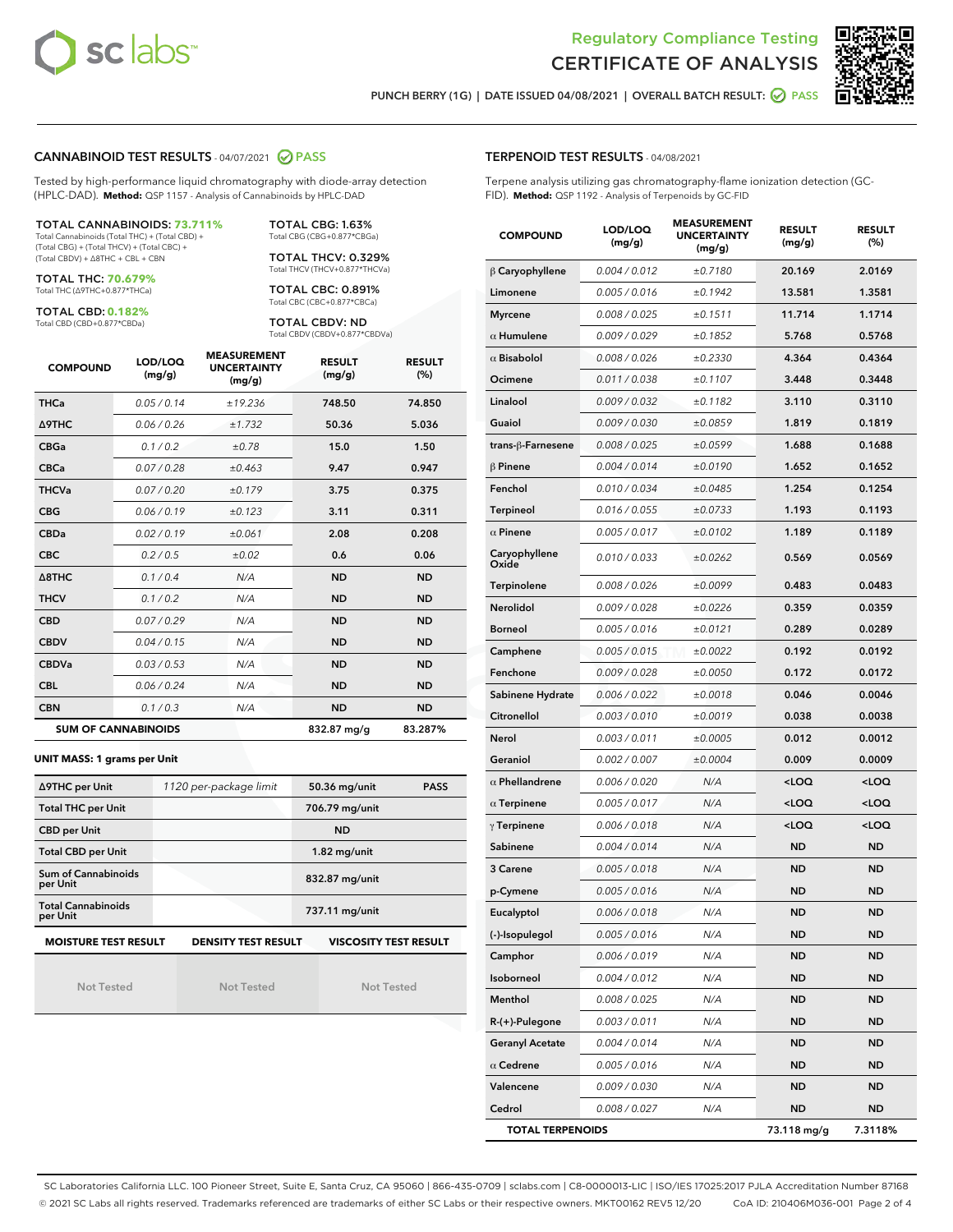



PUNCH BERRY (1G) | DATE ISSUED 04/08/2021 | OVERALL BATCH RESULT: 2 PASS

# CATEGORY 1 PESTICIDE TEST RESULTS - 04/08/2021 2 PASS

Pesticide and plant growth regulator analysis utilizing high-performance liquid chromatography-mass spectrometry (HPLC-MS) or gas chromatography-mass spectrometry (GC-MS). \*GC-MS utilized where indicated. **Method:** QSP 1212 - Analysis of Pesticides and Mycotoxins by LC-MS or QSP 1213 - Analysis of Pesticides by GC-MS

| 0.03 / 0.08<br><b>ND</b><br><b>PASS</b><br>Aldicarb<br>$\ge$ LOD<br>N/A<br>Carbofuran<br>0.02 / 0.05<br>N/A<br>$\ge$ LOD<br><b>ND</b><br><b>PASS</b><br>Chlordane*<br>0.03 / 0.08<br>$\ge$ LOD<br>N/A<br><b>ND</b><br><b>PASS</b><br>Chlorfenapyr*<br>0.03/0.10<br>$\ge$ LOD<br>N/A<br><b>ND</b><br><b>PASS</b><br>0.02 / 0.06<br>N/A<br><b>ND</b><br><b>PASS</b><br>Chlorpyrifos<br>$\ge$ LOD<br>N/A<br>Coumaphos<br>0.02 / 0.07<br><b>ND</b><br><b>PASS</b><br>$\ge$ LOD<br>Daminozide<br>0.02 / 0.07<br>N/A<br><b>ND</b><br><b>PASS</b><br>$\ge$ LOD<br><b>DDVP</b><br>0.03/0.09<br>$>$ LOD<br>N/A<br><b>ND</b><br><b>PASS</b><br>(Dichlorvos)<br>Dimethoate<br>0.03/0.08<br>$\ge$ LOD<br>N/A<br><b>PASS</b><br><b>ND</b><br>0.03 / 0.10<br>N/A<br><b>ND</b><br><b>PASS</b><br>Ethoprop(hos)<br>$>$ LOD<br>0.02 / 0.06<br>N/A<br><b>ND</b><br><b>PASS</b><br>$\ge$ LOD<br>Etofenprox<br>Fenoxycarb<br>0.03/0.08<br>$\ge$ LOD<br>N/A<br><b>ND</b><br><b>PASS</b><br>0.03/0.08<br>$\ge$ LOD<br>N/A<br><b>ND</b><br><b>PASS</b><br>Fipronil<br>Imazalil<br>0.02 / 0.06<br>$>$ LOD<br>N/A<br><b>ND</b><br><b>PASS</b><br><b>Methiocarb</b><br>0.02 / 0.07<br>$\ge$ LOD<br>N/A<br><b>ND</b><br><b>PASS</b><br>Methyl<br>0.03/0.10<br>N/A<br><b>ND</b><br>$\ge$ LOD<br><b>PASS</b><br>parathion<br>0.03/0.09<br><b>Mevinphos</b><br>$\ge$ LOD<br>N/A<br><b>ND</b><br><b>PASS</b><br>Paclobutrazol<br>0.02 / 0.05<br>N/A<br>$>$ LOD<br><b>ND</b><br><b>PASS</b><br>0.03/0.09<br>N/A<br>$\ge$ LOD<br><b>ND</b><br><b>PASS</b><br>Propoxur<br>0.03 / 0.08<br><b>ND</b><br><b>PASS</b><br>Spiroxamine<br>$\ge$ LOD<br>N/A<br>Thiacloprid<br>0.03/0.10<br>N/A<br><b>ND</b><br><b>PASS</b><br>$\ge$ LOD | <b>COMPOUND</b> | LOD/LOQ<br>$(\mu g/g)$ | <b>ACTION</b><br><b>LIMIT</b><br>$(\mu g/g)$ | <b>MEASUREMENT</b><br><b>UNCERTAINTY</b><br>$(\mu g/g)$ | <b>RESULT</b><br>$(\mu g/g)$ | <b>RESULT</b> |
|------------------------------------------------------------------------------------------------------------------------------------------------------------------------------------------------------------------------------------------------------------------------------------------------------------------------------------------------------------------------------------------------------------------------------------------------------------------------------------------------------------------------------------------------------------------------------------------------------------------------------------------------------------------------------------------------------------------------------------------------------------------------------------------------------------------------------------------------------------------------------------------------------------------------------------------------------------------------------------------------------------------------------------------------------------------------------------------------------------------------------------------------------------------------------------------------------------------------------------------------------------------------------------------------------------------------------------------------------------------------------------------------------------------------------------------------------------------------------------------------------------------------------------------------------------------------------------------------------------------------------------------------------------------------------------------------|-----------------|------------------------|----------------------------------------------|---------------------------------------------------------|------------------------------|---------------|
|                                                                                                                                                                                                                                                                                                                                                                                                                                                                                                                                                                                                                                                                                                                                                                                                                                                                                                                                                                                                                                                                                                                                                                                                                                                                                                                                                                                                                                                                                                                                                                                                                                                                                                |                 |                        |                                              |                                                         |                              |               |
|                                                                                                                                                                                                                                                                                                                                                                                                                                                                                                                                                                                                                                                                                                                                                                                                                                                                                                                                                                                                                                                                                                                                                                                                                                                                                                                                                                                                                                                                                                                                                                                                                                                                                                |                 |                        |                                              |                                                         |                              |               |
|                                                                                                                                                                                                                                                                                                                                                                                                                                                                                                                                                                                                                                                                                                                                                                                                                                                                                                                                                                                                                                                                                                                                                                                                                                                                                                                                                                                                                                                                                                                                                                                                                                                                                                |                 |                        |                                              |                                                         |                              |               |
|                                                                                                                                                                                                                                                                                                                                                                                                                                                                                                                                                                                                                                                                                                                                                                                                                                                                                                                                                                                                                                                                                                                                                                                                                                                                                                                                                                                                                                                                                                                                                                                                                                                                                                |                 |                        |                                              |                                                         |                              |               |
|                                                                                                                                                                                                                                                                                                                                                                                                                                                                                                                                                                                                                                                                                                                                                                                                                                                                                                                                                                                                                                                                                                                                                                                                                                                                                                                                                                                                                                                                                                                                                                                                                                                                                                |                 |                        |                                              |                                                         |                              |               |
|                                                                                                                                                                                                                                                                                                                                                                                                                                                                                                                                                                                                                                                                                                                                                                                                                                                                                                                                                                                                                                                                                                                                                                                                                                                                                                                                                                                                                                                                                                                                                                                                                                                                                                |                 |                        |                                              |                                                         |                              |               |
|                                                                                                                                                                                                                                                                                                                                                                                                                                                                                                                                                                                                                                                                                                                                                                                                                                                                                                                                                                                                                                                                                                                                                                                                                                                                                                                                                                                                                                                                                                                                                                                                                                                                                                |                 |                        |                                              |                                                         |                              |               |
|                                                                                                                                                                                                                                                                                                                                                                                                                                                                                                                                                                                                                                                                                                                                                                                                                                                                                                                                                                                                                                                                                                                                                                                                                                                                                                                                                                                                                                                                                                                                                                                                                                                                                                |                 |                        |                                              |                                                         |                              |               |
|                                                                                                                                                                                                                                                                                                                                                                                                                                                                                                                                                                                                                                                                                                                                                                                                                                                                                                                                                                                                                                                                                                                                                                                                                                                                                                                                                                                                                                                                                                                                                                                                                                                                                                |                 |                        |                                              |                                                         |                              |               |
|                                                                                                                                                                                                                                                                                                                                                                                                                                                                                                                                                                                                                                                                                                                                                                                                                                                                                                                                                                                                                                                                                                                                                                                                                                                                                                                                                                                                                                                                                                                                                                                                                                                                                                |                 |                        |                                              |                                                         |                              |               |
|                                                                                                                                                                                                                                                                                                                                                                                                                                                                                                                                                                                                                                                                                                                                                                                                                                                                                                                                                                                                                                                                                                                                                                                                                                                                                                                                                                                                                                                                                                                                                                                                                                                                                                |                 |                        |                                              |                                                         |                              |               |
|                                                                                                                                                                                                                                                                                                                                                                                                                                                                                                                                                                                                                                                                                                                                                                                                                                                                                                                                                                                                                                                                                                                                                                                                                                                                                                                                                                                                                                                                                                                                                                                                                                                                                                |                 |                        |                                              |                                                         |                              |               |
|                                                                                                                                                                                                                                                                                                                                                                                                                                                                                                                                                                                                                                                                                                                                                                                                                                                                                                                                                                                                                                                                                                                                                                                                                                                                                                                                                                                                                                                                                                                                                                                                                                                                                                |                 |                        |                                              |                                                         |                              |               |
|                                                                                                                                                                                                                                                                                                                                                                                                                                                                                                                                                                                                                                                                                                                                                                                                                                                                                                                                                                                                                                                                                                                                                                                                                                                                                                                                                                                                                                                                                                                                                                                                                                                                                                |                 |                        |                                              |                                                         |                              |               |
|                                                                                                                                                                                                                                                                                                                                                                                                                                                                                                                                                                                                                                                                                                                                                                                                                                                                                                                                                                                                                                                                                                                                                                                                                                                                                                                                                                                                                                                                                                                                                                                                                                                                                                |                 |                        |                                              |                                                         |                              |               |
|                                                                                                                                                                                                                                                                                                                                                                                                                                                                                                                                                                                                                                                                                                                                                                                                                                                                                                                                                                                                                                                                                                                                                                                                                                                                                                                                                                                                                                                                                                                                                                                                                                                                                                |                 |                        |                                              |                                                         |                              |               |
|                                                                                                                                                                                                                                                                                                                                                                                                                                                                                                                                                                                                                                                                                                                                                                                                                                                                                                                                                                                                                                                                                                                                                                                                                                                                                                                                                                                                                                                                                                                                                                                                                                                                                                |                 |                        |                                              |                                                         |                              |               |
|                                                                                                                                                                                                                                                                                                                                                                                                                                                                                                                                                                                                                                                                                                                                                                                                                                                                                                                                                                                                                                                                                                                                                                                                                                                                                                                                                                                                                                                                                                                                                                                                                                                                                                |                 |                        |                                              |                                                         |                              |               |
|                                                                                                                                                                                                                                                                                                                                                                                                                                                                                                                                                                                                                                                                                                                                                                                                                                                                                                                                                                                                                                                                                                                                                                                                                                                                                                                                                                                                                                                                                                                                                                                                                                                                                                |                 |                        |                                              |                                                         |                              |               |
|                                                                                                                                                                                                                                                                                                                                                                                                                                                                                                                                                                                                                                                                                                                                                                                                                                                                                                                                                                                                                                                                                                                                                                                                                                                                                                                                                                                                                                                                                                                                                                                                                                                                                                |                 |                        |                                              |                                                         |                              |               |
|                                                                                                                                                                                                                                                                                                                                                                                                                                                                                                                                                                                                                                                                                                                                                                                                                                                                                                                                                                                                                                                                                                                                                                                                                                                                                                                                                                                                                                                                                                                                                                                                                                                                                                |                 |                        |                                              |                                                         |                              |               |

#### CATEGORY 2 PESTICIDE TEST RESULTS - 04/08/2021 @ PASS

| <b>COMPOUND</b>   | LOD/LOQ<br>$(\mu g/g)$ | <b>ACTION</b><br><b>LIMIT</b><br>$(\mu g/g)$ | <b>MEASUREMENT</b><br><b>UNCERTAINTY</b><br>$(\mu g/g)$ | <b>RESULT</b><br>$(\mu g/g)$ | <b>RESULT</b> |
|-------------------|------------------------|----------------------------------------------|---------------------------------------------------------|------------------------------|---------------|
| Abamectin         | 0.03/0.10              | 0.1                                          | N/A                                                     | <b>ND</b>                    | <b>PASS</b>   |
| Acephate          | 0.02/0.07              | 0.1                                          | N/A                                                     | <b>ND</b>                    | <b>PASS</b>   |
| Acequinocyl       | 0.02/0.07              | 0.1                                          | N/A                                                     | <b>ND</b>                    | <b>PASS</b>   |
| Acetamiprid       | 0.02/0.05              | 0.1                                          | N/A                                                     | <b>ND</b>                    | <b>PASS</b>   |
| Azoxystrobin      | 0.02/0.07              | 0.1                                          | N/A                                                     | <b>ND</b>                    | <b>PASS</b>   |
| <b>Bifenazate</b> | 0.01/0.04              | 0.1                                          | N/A                                                     | <b>ND</b>                    | <b>PASS</b>   |
| <b>Bifenthrin</b> | 0.02/0.05              | 3                                            | N/A                                                     | <b>ND</b>                    | <b>PASS</b>   |
| <b>Boscalid</b>   | 0.03/0.09              | 0.1                                          | N/A                                                     | <b>ND</b>                    | <b>PASS</b>   |

|  | <b>CATEGORY 2 PESTICIDE TEST RESULTS</b> - 04/08/2021 continued |  |
|--|-----------------------------------------------------------------|--|
|--|-----------------------------------------------------------------|--|

| <b>COMPOUND</b>               | LOD/LOQ<br>(µg/g) | <b>ACTION</b><br><b>LIMIT</b><br>$(\mu g/g)$ | <b>MEASUREMENT</b><br><b>UNCERTAINTY</b><br>(µg/g) | <b>RESULT</b><br>(µg/g) | <b>RESULT</b> |
|-------------------------------|-------------------|----------------------------------------------|----------------------------------------------------|-------------------------|---------------|
| Captan                        | 0.19/0.57         | 0.7                                          | N/A                                                | <b>ND</b>               | <b>PASS</b>   |
| Carbaryl                      | 0.02 / 0.06       | 0.5                                          | N/A                                                | <b>ND</b>               | <b>PASS</b>   |
| Chlorantranilip-<br>role      | 0.04 / 0.12       | 10                                           | N/A                                                | ND                      | <b>PASS</b>   |
| Clofentezine                  | 0.03 / 0.09       | 0.1                                          | N/A                                                | <b>ND</b>               | <b>PASS</b>   |
| Cyfluthrin                    | 0.12 / 0.38       | $\overline{2}$                               | N/A                                                | <b>ND</b>               | <b>PASS</b>   |
| Cypermethrin                  | 0.11 / 0.32       | 1                                            | N/A                                                | <b>ND</b>               | <b>PASS</b>   |
| Diazinon                      | 0.02 / 0.05       | 0.1                                          | N/A                                                | ND                      | <b>PASS</b>   |
| Dimethomorph                  | 0.03 / 0.09       | 2                                            | N/A                                                | <b>ND</b>               | <b>PASS</b>   |
| Etoxazole                     | 0.02 / 0.06       | 0.1                                          | N/A                                                | <b>ND</b>               | <b>PASS</b>   |
| Fenhexamid                    | 0.03 / 0.09       | 0.1                                          | N/A                                                | <b>ND</b>               | <b>PASS</b>   |
| Fenpyroximate                 | 0.02 / 0.06       | 0.1                                          | N/A                                                | <b>ND</b>               | <b>PASS</b>   |
| Flonicamid                    | 0.03 / 0.10       | 0.1                                          | N/A                                                | <b>ND</b>               | <b>PASS</b>   |
| Fludioxonil                   | 0.03 / 0.10       | 0.1                                          | N/A                                                | ND                      | <b>PASS</b>   |
| Hexythiazox                   | 0.02 / 0.07       | 0.1                                          | N/A                                                | <b>ND</b>               | <b>PASS</b>   |
| Imidacloprid                  | 0.04 / 0.11       | 5                                            | N/A                                                | <b>ND</b>               | <b>PASS</b>   |
| Kresoxim-methyl               | 0.02 / 0.07       | 0.1                                          | N/A                                                | <b>ND</b>               | <b>PASS</b>   |
| Malathion                     | 0.03/0.09         | 0.5                                          | N/A                                                | <b>ND</b>               | <b>PASS</b>   |
| Metalaxyl                     | 0.02 / 0.07       | 2                                            | N/A                                                | <b>ND</b>               | <b>PASS</b>   |
| Methomyl                      | 0.03 / 0.10       | 1                                            | N/A                                                | ND                      | <b>PASS</b>   |
| Myclobutanil                  | 0.03 / 0.09       | 0.1                                          | N/A                                                | <b>ND</b>               | <b>PASS</b>   |
| Naled                         | 0.02 / 0.07       | 0.1                                          | N/A                                                | <b>ND</b>               | <b>PASS</b>   |
| Oxamyl                        | 0.04 / 0.11       | 0.5                                          | N/A                                                | ND                      | <b>PASS</b>   |
| Pentachloronitro-<br>benzene* | 0.03 / 0.09       | 0.1                                          | N/A                                                | <b>ND</b>               | <b>PASS</b>   |
| Permethrin                    | 0.04 / 0.12       | 0.5                                          | N/A                                                | <b>ND</b>               | <b>PASS</b>   |
| Phosmet                       | 0.03 / 0.10       | 0.1                                          | N/A                                                | <b>ND</b>               | <b>PASS</b>   |
| Piperonylbu-<br>toxide        | 0.02 / 0.07       | 3                                            | N/A                                                | <b>ND</b>               | <b>PASS</b>   |
| Prallethrin                   | 0.03 / 0.08       | 0.1                                          | N/A                                                | <b>ND</b>               | <b>PASS</b>   |
| Propiconazole                 | 0.02 / 0.07       | 0.1                                          | N/A                                                | <b>ND</b>               | <b>PASS</b>   |
| Pyrethrins                    | 0.04 / 0.12       | 0.5                                          | N/A                                                | ND                      | PASS          |
| Pyridaben                     | 0.02 / 0.07       | 0.1                                          | N/A                                                | ND                      | PASS          |
| Spinetoram                    | 0.02 / 0.07       | 0.1                                          | N/A                                                | <b>ND</b>               | <b>PASS</b>   |
| Spinosad                      | 0.02 / 0.07       | 0.1                                          | N/A                                                | ND                      | <b>PASS</b>   |
| Spiromesifen                  | 0.02 / 0.05       | 0.1                                          | N/A                                                | <b>ND</b>               | <b>PASS</b>   |
| Spirotetramat                 | 0.02 / 0.06       | 0.1                                          | N/A                                                | <b>ND</b>               | <b>PASS</b>   |
| Tebuconazole                  | 0.02 / 0.07       | 0.1                                          | N/A                                                | ND                      | <b>PASS</b>   |
| Thiamethoxam                  | 0.03 / 0.10       | 5                                            | N/A                                                | <b>ND</b>               | <b>PASS</b>   |
| Trifloxystrobin               | 0.03 / 0.08       | 0.1                                          | N/A                                                | <b>ND</b>               | <b>PASS</b>   |